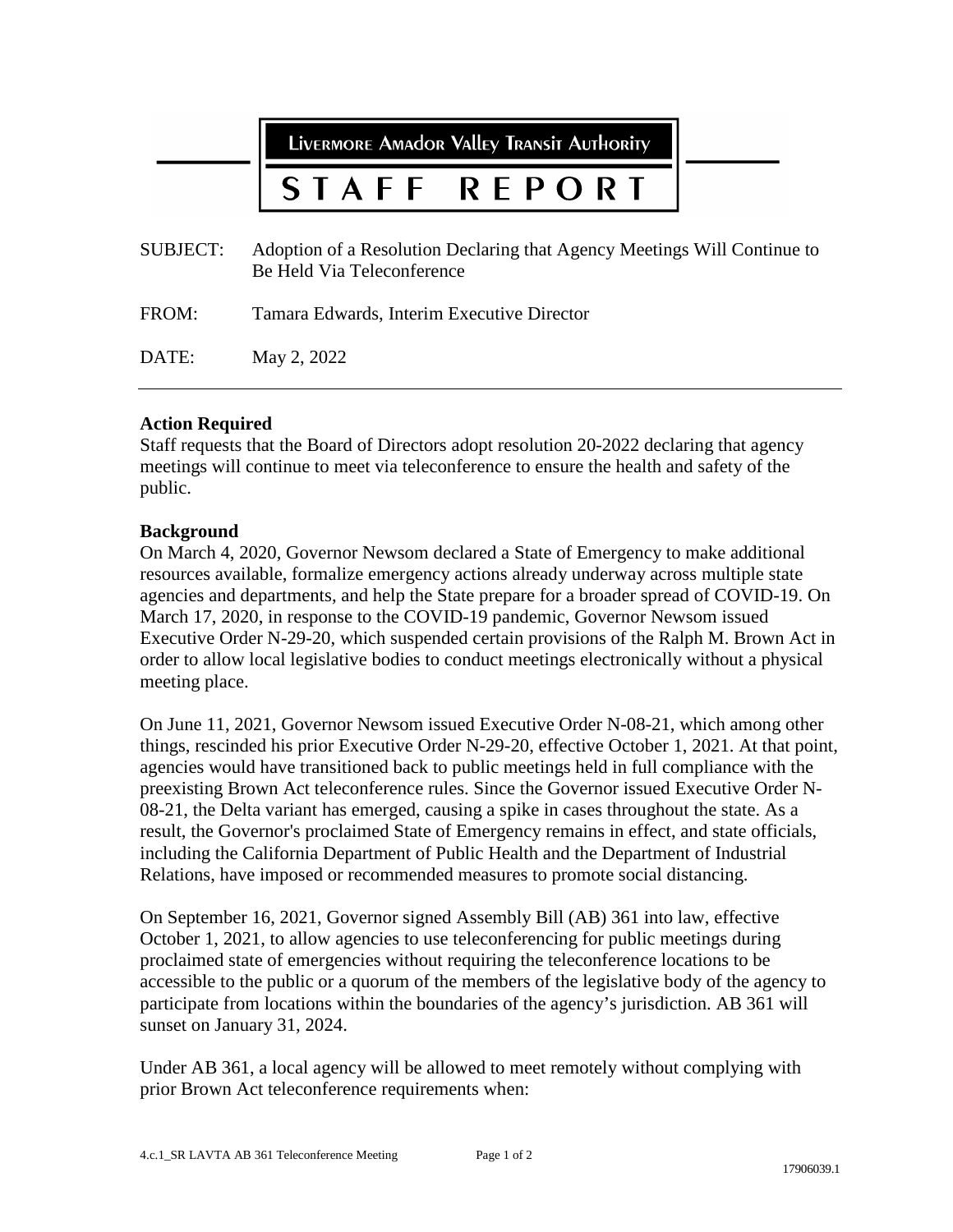- The local agency holds a meeting during a state of emergency declared by the Governor, and either
	- o State or local health officials have imposed or recommended measures to promote social distancing, or
	- o The legislative body finds that meeting in person would present imminent risks to the health or safety of attendees.

As discussed above, state officials continue to recommend social distancing. Therefore, LAVTA can continue to conduct meetings via teleconference, as long as it meets the following emergency requirements under Government Code Section 54953(e)(2), added by AB 361:

- 1. The legislative body gives notice and posts agendas as otherwise required by the Brown Act, including directions for how the public can access the meeting.
- 2. The legislative body does not take formal action on any item whenever there is a disruption in the meeting broadcast.
- 3. The public is allowed to provide comment in real time.
- 4. The legislative body allows time during a public comment period for members of the public to register with any internet website required to submit public comment.

For upcoming teleconference meetings, LAVTA can continue to follow the AB 361 requirements by declaring every 30 days that it has reconsidered the circumstances of the state of emergency and either (1) the state of emergency continues to directly impact the ability of the members to meet safely in person, or (2) state or local officials continue to impose or recommend measures to promote social distancing.

# **Recommendation**

Staff recommends that the Board of Directors adopt Resolution 20-2022 declaring that LAVTA meetings will continue to be held via teleconference.

Attachments:

1. Resolution 20-2022 of the Board of Directors of the Livermore Amador Valley Transit Authority Declaring that Agency Meetings Will Continue to Be Held Via Teleconference

*Submitted:*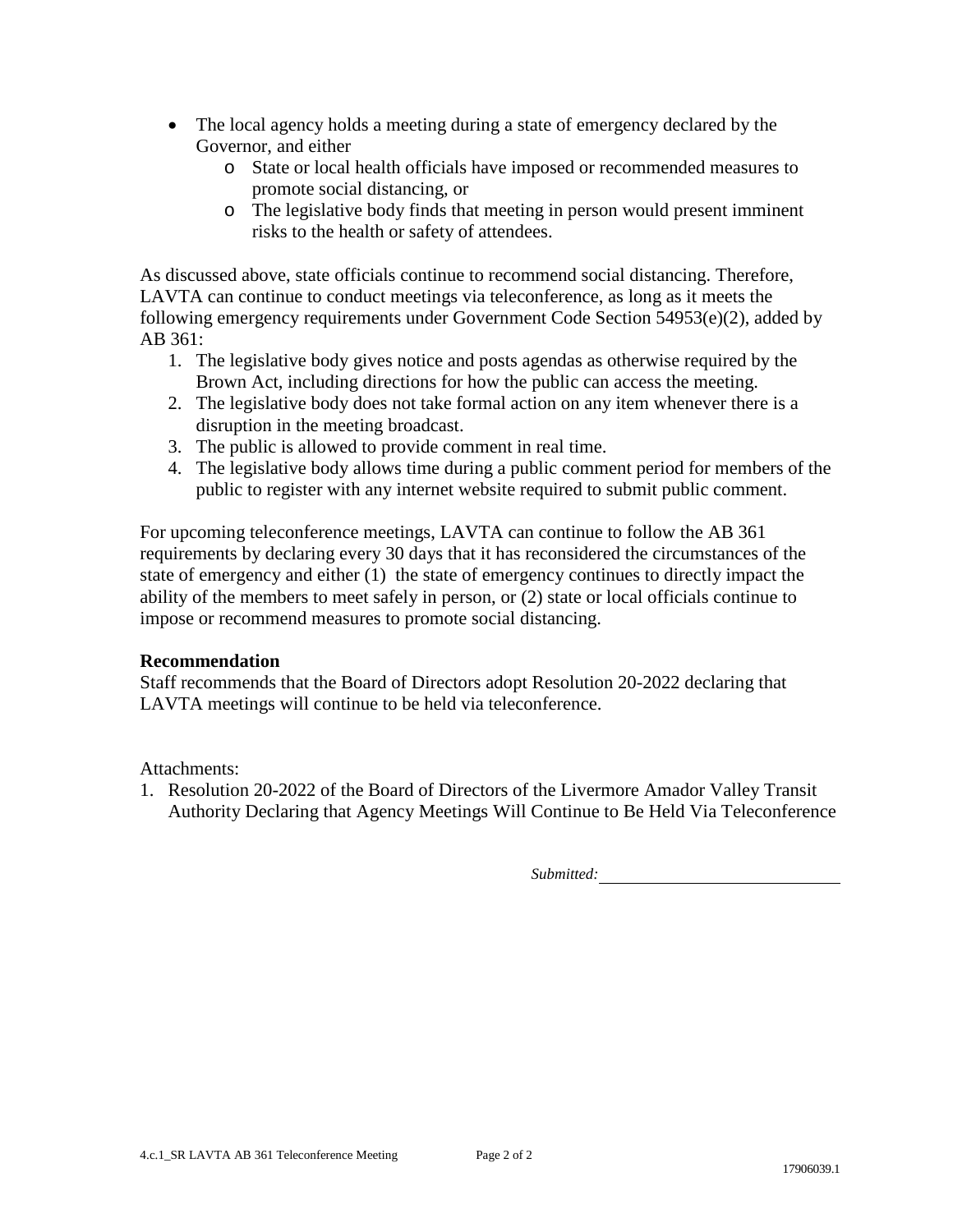#### **RESOLUTION NO. 20-2022**

# **A RESOLUTION OF THE BOARD OF DIRECTORS OF THE LIVERMORE AMADOR VALLEY TRANSIT AUTHORITY DECLARING THAT AGENCY MEETINGS WILL CONTINUE TO BE HELD VIA TELECONFERENCE**

**WHEREAS,** on March 4, 2020, Governor Newsom declared a State of Emergency to make additional resources available, formalize emergency actions already underway across multiple state agencies and departments, and help the State prepare for a broader spread of COVID-19.; and

**WHEREAS**, on March 17, 2020, in response to the COVID-19 pandemic, Governor Newsom issued Executive Order N-29-20, which suspended certain provisions of the Ralph M. Brown Act in order to allow legislative bodies to conduct meetings electronically without a physical meeting place; and

**WHEREAS**, on June 11, 2021, Governor Newsom issued Executive Order N-08- 21, which specified that Executive Order N-29-20 would remain in effect through September 30, 2021, at which point it would expire; and

**WHEREAS**, on September 16, 2021, the Governor signed Assembly Bill 361 into law as urgency legislation that goes into effect on October 1, 2021, amending Government Code Section 54953 of the Brown Act to allow legislative bodies to continue to meet remotely during a proclaimed state of emergency where state or local officials have recommended measures to promote social distancing; and

**WHEREAS**, the Governor's proclaimed State of Emergency remains in effect, and State and local officials, including the California Department of Public Health and the Department of Industrial Relations, have imposed or recommended measures to promote social distancing.

**NOW, THEREFORE, BE IT RESOLVED** that, in order to ensure the health and safety of the public, meetings of the Livermore Amador Valley Transit Authority, its committees and subsidiary bodies, will continue to be held via teleconference in